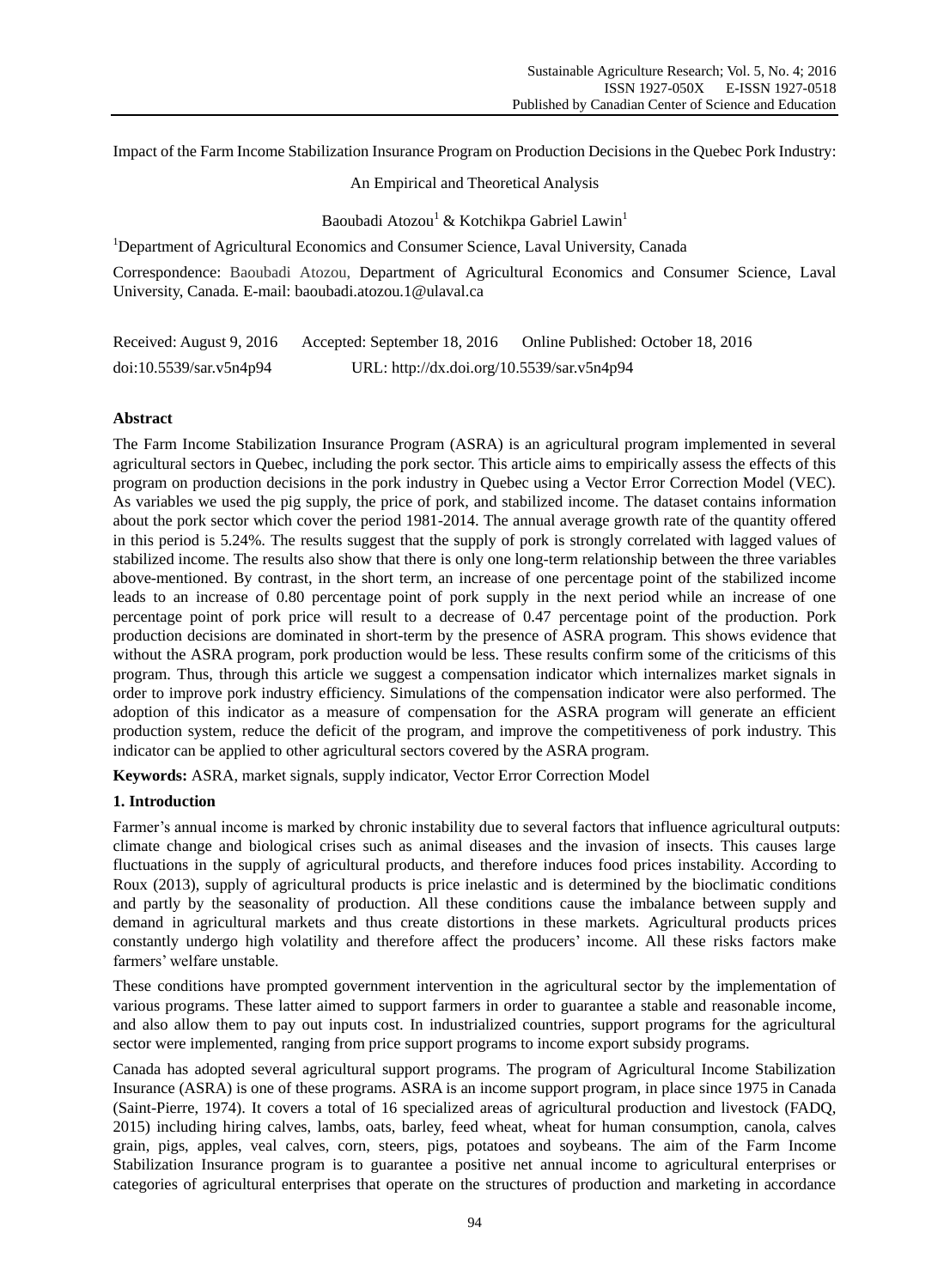with methods recognized, as effective (Saint-pierre, 2009; FADQ, 2015). Its operation reflects two concepts namely: first, a cost of stabilized and uniform production for all regions and calculated for a company specializing in the production covered, and second, the principle of decent wages for producers set at 90% of that of a specialized worker in Quebec (Pronovost, 2008). Support to farmers is based on a comparison between the market price and the stabilized income per unit of production. The latter is determined by the production costs. If the market price exceeds the stabilized income, the producer receives no payment under ASRA, but if the market price is lower than the stabilized income, the program pays the producer differential per unit of production assured for offset the decline in income. ASRA is then an income support program perfectly linked to volume of production and helping farmers cope with various economic risks (Monsengo, 2009).

This program has been the case of many criticisms in previous studies including the basic principles of its functioning. Romain (1994) suggests that programs based solely on production costs and related production volumes have inertia influence on the level of production and implicitly the allocation of resources involved in the production process.

Indeed, in 2004, 30% of agricultural businesses in Quebec failed to cover their production costs (Gouin, Lamarche & Mercier, 2007). These also show that the debt ratio of these enterprises increased by 28.4% in 2004 to 32.2% in 2005, while this ratio stood at 20.4% in Ontario and 11.4 % in the US in 2005 (Pronovost, 2008). In addition, they argue that such support programs do not reflect long-term trends in demand or any changes likely in the production structures in the competitive and comparative advantages between products, between provinces and between countries. Therefore, they are bound to be expensive to the government and expose themselves to criticism of the World Trade Organization (WTO) where they will not be defensible (Roman, 1994). ASRA has paid 5.5 billion of compensation over the past decade in response to the low producer's incomes (Pronovost, 2008).

Moreover, ASRA achieved in 2010, a deficit of nearly 450 million and 239 million respectively in the sector of pork production and the production of piglets, from nearly 45 million in the sector production of feed wheat and over 45 million in the production of feeder calves (FADQ, 2011a; FADQ, 2011b; FADQ, 2011c; Pouliot, 2015). Furthermore, the results of the study on the development of a typology of Quebec farmers, led by AGECO group (2007) showed that in 2004, 23% of agricultural companies withdrew their entire net income payments of this program, 12% of agricultural businesses are more than 51% of their net income to these payments and the share of these payments is less than 50% in only 35% of companies. Through these descriptive analyzes, Romain (1994) suggests at first glance, that the production of certain agricultural sectors would be significantly reduced following the withdrawal of government support.

All these previous results gave a need to review the functioning of the political system of Insurance Stabilization of Agricultural Income in order to promote efficiency and effectiveness of the Quebec food industry. Saint-Pierre (2009) summarizes all the criticism laid against ASRA which include these two fundamental points that cause perverse distortions in agricultural markets:

- ASRA mask market signals
- ASRA forget risk management resulting in excessive debt

Despite all the criticisms made to the ASRA program, no studies have been conducted to test their empirical validity. According to microeconomic principles, the production level depends negatively on production costs and positively on the level of prices on the market. Especially in agriculture, it is the characteristics of supply and demand that determine the instability of agricultural markets. According to King's law, the revenue of farmers varies inversely with production (Butault, 2004). According the author, the principle of this law is that supply is rigid in the short term; it is demand that determines market prices. Demand is inelastic, an abundant amount offered will result in a strong market prices drop, while a small quantity offered induce a higher price increase. So there is a relationship between the market price and the quantities produced, which can be changed to medium and long term.

From this, farmers can manage their production to alter the market price to ensure a revenue that is higher. However, the behavior of farmers covered by ASRA such as producers of pigs and piglets seem to contradict these theoretical predictions that are based on the consideration of market risks in production decisions. We assume that the production decisions of pigs and piglets' producers are not rooted on the evolution of market prices but rather on stabilized income ASRA program.

The purpose of this article is to empirically examine the relationship between the level of production of pigs, the level of prices of pork in the market and stabilized ASRA income. The relevance of this study is part of a context of highlighting the empirical evidence of the criticisms made on ASRA and deepens the theoretical analysis by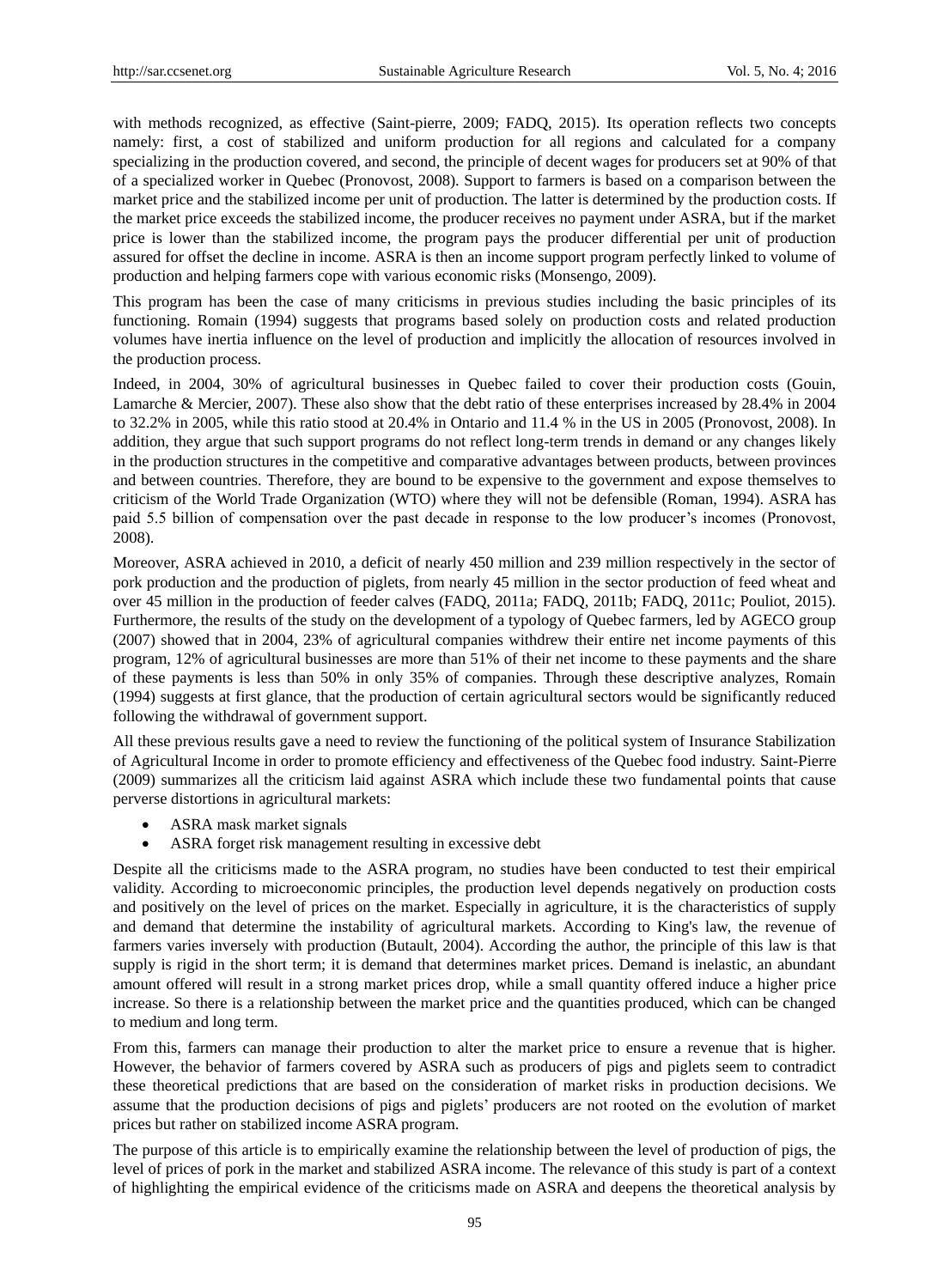proposing a theoretical solution taking into account market conditions induced by the program.

The rest of this article is organized as follows. Section 2 presents the data while Section 3 presents the econometric model and the empirical results. In Section 4, we develop a theoretical proposition program adjustment taking into account market conditions (construction of a stabilized income index called inclusion index of risk market in the stabilized income). In section 5, some concluding remarks are reported.

### **2. Methods**

#### *2.1 Data Presentation*

This study aims to identify the factors that determine the pork production decisions in Quebec. We analyze the relationship between the production, the price of pork in the market and stabilized income stabilization insurance program of agricultural income. The annual data covering the period 1981-2014 are obtained from the website of the *Financière Agricole Du Québec* (FADQ). The production level (offre\_porc) used is the number of pork units provided by the ASRA program. The current price of pork (prix\_porc) and stabilized income (rs\_porc) current are both indicators considered in this study. The evolution of the pork price reflects the market behavior while that of stabilized income shows the dynamics of government intervention. Figure 1 shows the dynamics of these variables. Data were log transformed to reduce the scale of the volatility: amount of pork (lnoff), pork prices (lnprice) and stabilized income (lnrs).



Figure 1. Evolution of the price of pork, stabilized income and the number of insured unit

Figure 1 exhibits the dynamics of the number of insured pork units (*lnoff*) by the insurance program of the Farm Income Stabilization (ASRA), the dynamics of income level stabilized per pork unit (*lnrs*) and the evolution of pork prices in the current market (*lnprice*).

Over the entire period covered by the study which is 1981-2014, the market price has almost always remained lower than the stabilized income. Only eight years that this industry was spared the intervention of the program. This shows a descriptive way that Quebec's pork industry is heavily dependent on Insurance Stabilization Agricultural Income program.

| Table 1. Correlation between the pork market indicators |  |  |
|---------------------------------------------------------|--|--|
|---------------------------------------------------------|--|--|

|                                 | <b>Lnoffre</b>      | lnrs                    | Lnprice             |
|---------------------------------|---------------------|-------------------------|---------------------|
| <i>lnoff</i>                    |                     |                         |                     |
| lnrs                            | $0.5149***(0.0018)$ |                         |                     |
| <i>lnprice</i>                  | 0.2097(0.2340)      | $0.6986***(0.0000)$     |                     |
| L. Inoff                        | $0.9606***(0.0000)$ | $0.5468$ *** $(0.0010)$ | 0.2634(0.1386)      |
| L. lnrs                         | $0.4868***(0.0041)$ | $0.8846***(0.0000)$     | $0.6757***(0.0000)$ |
| L. <i>Inprice</i>               | 0.1584(0.3787)      | $0.4760***(0.0051)$     | $0.5024***(0.0029)$ |
| $L2.$ lnoff                     | $0.9318***(0.0000)$ | $0.5609***$ (0.0008)    | $0.3690**$ (0.0377) |
| L <sub>2</sub> . lnrs           | $0.4560***(0.0087)$ | $0.7273***(0.0000)$     | $0.6038***(0.0003)$ |
| L <sub>2</sub> . <i>lnprice</i> | 0.1744(0.3398)      | 0.1703(0.3514)          | 0.0871(0.6356)      |

Note. (\*\*\*) Significant at 1%, (\*\*) significant at the 5% and (\*) significant at 10%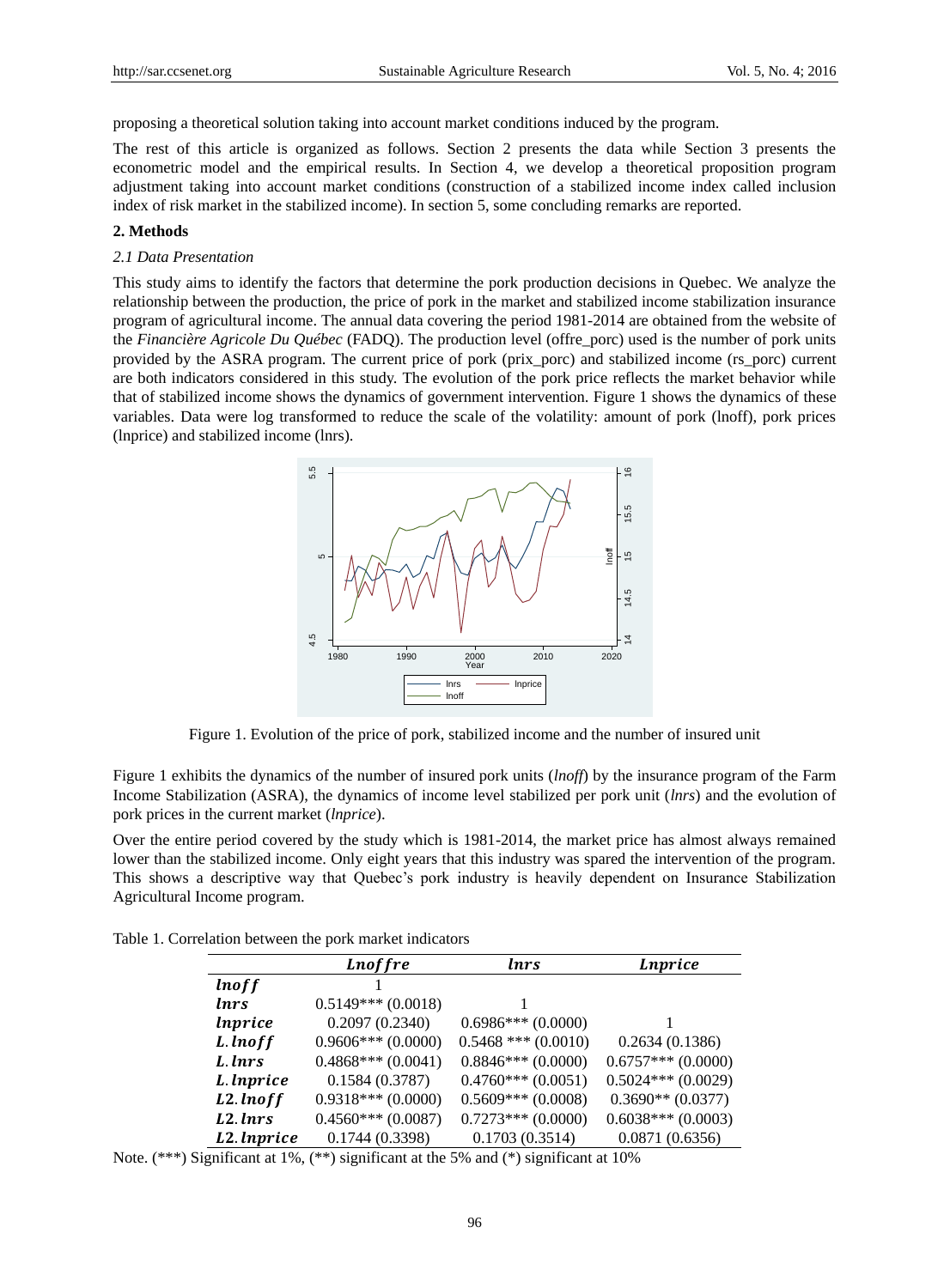However, the Quebec's pork producers seem to see this agricultural program as a principal condition of production. This is because during the periods of low market price, the annual amount available is growing at an annual average rate of 5.25%. Pork producers seem to ignore market signals, and their output decision depends mainly on the level of stabilized income.

Table 1 shows the correlation coefficients between economic indicators of the industry. The values in parentheses are the p-value. The manufacturing level was significantly correlated with the 1% threshold in its lagged values (L.lnoffre, L2.lnoffre) and income stabilized and its lagged values (L.lnrs, L2.lnrs). For cons, the correlations between contemporary quantity supplied and the market price (lnprice) and its lagged values (L.lnprice and L2.lnprice) are not significant at the 5% level.

On the theoretical basis, it is expected that the level of production is correlated to previous price levels, which is not the case in the pork industry in Quebec. So, anticipated prices in this market do not seem to be reflected in production decisions. This suggests that the existence of the insurance stabilization of farm income program is an incentive to increase production. Therefore, the producers ignore risk management and increases unconditionally investments in this industry. Grenon (2007) also says producers ignore market signals and continue to produce since they will be compensated based on their cost of production through insurance stabilization of agricultural income program.

### *2.2 Econometric Model*

Huq and Arshad (2010) used the error correction model to estimate the response of the sweet potato supply in Bangladesh. The short-term price elasticity is 0.45 while that of long-term is 0.62. The rubber producers' response to price fluctuations and production input costs in Nigeria is analyzed by Mesike, Okoh and Inoni (2010) using the cointegration and vector error correction Model (VEC) Their results show that the response of the producers to rubber price is low with low short-term price elasticity of 0.373 and long term price elasticity of 0.204. They also showed that the adjustment of the production is based on the anticipated price. Mushtaq and Dawson (2003) have used the VEC model to evaluate the effect of the price level on the supply of wheat and cotton in Pakistan. The data used covered the period from 1960 to 1996. Results show that the supply of wheat is significantly influenced by the price of wheat, cotton and fertilizer while that of cotton was significantly impacted by the real price of cotton prices inputs such as fertilizers. By contrast, Ozkan, Ceylan and Kizilay (2011) found with the same model that the producers of wheat in Turkey do not react following the wheat product change and the supply of wheat is anchored on the level of the previous prices. Many other authors have used these models to examine the adjustments in production levels face of change in prices of agricultural products. We use the error correction model to investigate pork producers of the responses to changes in market prices.

### *2.3 Model Overview*

The variables supply of pork (lnoff), stabilized income (lnrs) and market price (lnprice) are all considered as potentially endogenous. The stabilized income is calculated based on production costs. In the ASRA context, the costs of factors of production would rapidly raise with the level of the production. Therefore, the level of production may have effects on the stabilized income. According to microeconomic theory of production, the supply quantity depends positively on the level of prices on the market while the market price decreases with the increase of the production. By contrast, in agricultural sector, the level of the previous price is an indicator for adjusting production.

We use the Augmented Dickey-Fuller (ADF) and the Phillipe-Perron tests to investigate the presence of unit root in the series. We also apply the Johannsen's co-integration test to assess the presence of a long-term relationship between sets. The VEC model is used to analyze the dynamics of short and long term. The vector of endogenous variables is given by:

$$
Y_t = (lnoff_t, lnrs_t, lnprice_t)'
$$
\n(1)

Where t denotes the time index.

Vector Autoregressive Model (VAR) with the number of p optimal delay is specified as follows:

$$
Y_t = \varphi + \sum_{i=1}^P \Pi_i Y_{t-i} + \varepsilon_t \tag{2}
$$

With  $\varphi$  a vector of constants,  $\Pi_i$  a dimension of  $n \times n$  matrix of parameters of short-term effects of lagged variables on contemporary values and  $\varepsilon_t$  is a vector of dimension n independent and identically distributed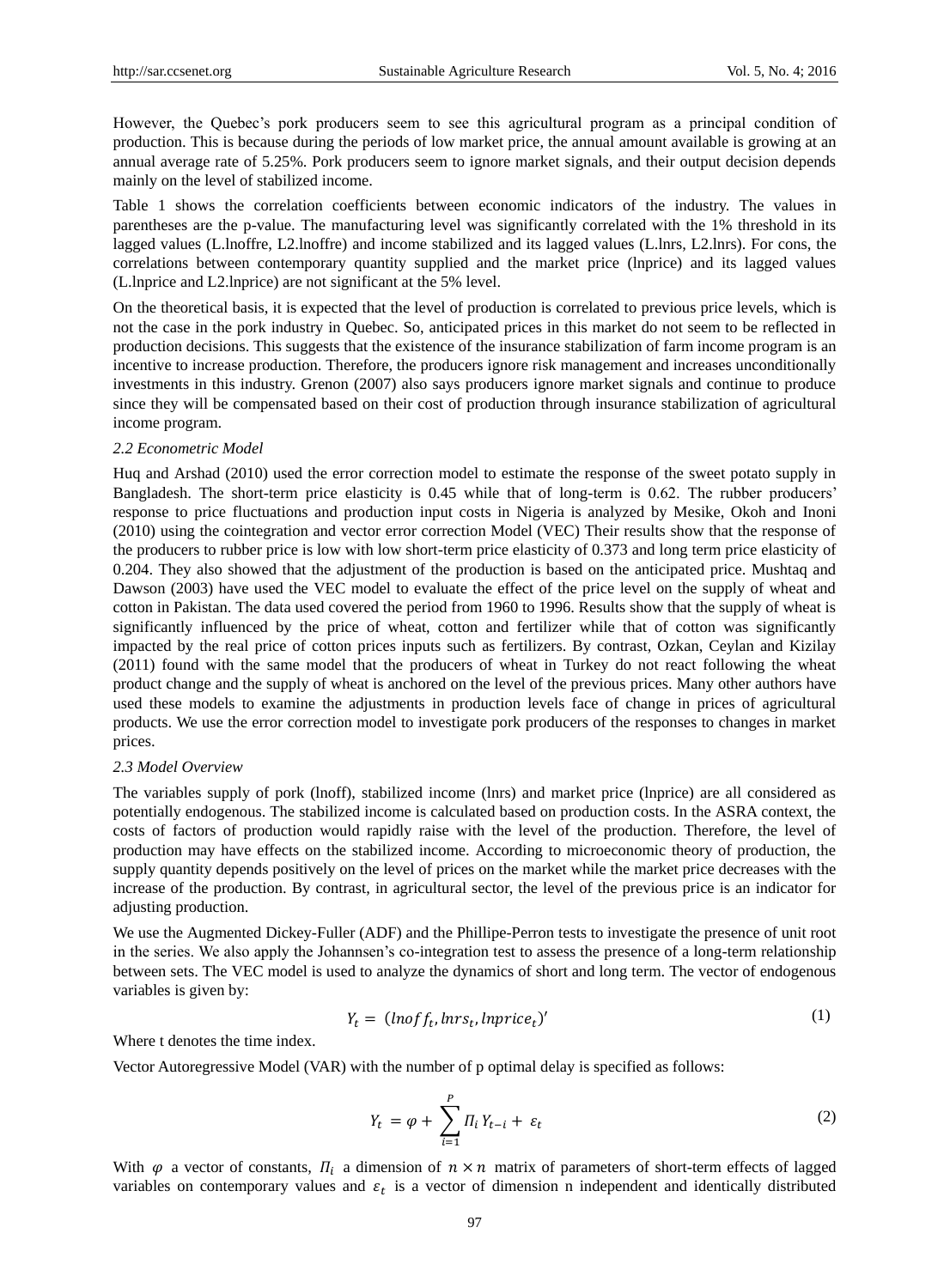residuals.

The specification of order p to vector error correction model is presented in matrix form as follows:

$$
\Delta Y_t = \Gamma_1 \Delta Y_{t-1} + \Gamma_2 \Delta Y_{t-2} + \dots + \Gamma_p \Delta Y_{t-p+1} + \Pi Y_{t-p} + u_t \tag{3}
$$

Where 
$$
\Gamma_i = -\sum_{j=i+1}^{P} \Pi_j
$$
 with  $i = 1, 2, ..., P-1$  and  $\Pi = \sum_{j=1}^{P} \Pi_j - I = \alpha \beta'$ 

The *II* matrix can be written as  $\alpha\beta'$  where  $\alpha$  represents the matrix of  $n \times r$  adjustment speeds for each of the cointegrating vectors and a  $r \times n$  matrix  $\beta'$  comprising the r cointegrating relationships  $(r < n)$ .

While adapting the model to our vector  $Y_t$  endogenous variables we obtain the following system of equations:

$$
\Delta lnoff_t = c_1 + \sum_{i=1}^P \delta_{11}^i \Delta lnoff_{t-i} + \sum_{i=1}^P \delta_{12}^i \Delta lnr s_{t-i} + \sum_{i=1}^P \delta_{13}^i \Delta lnprice_{t-i} + \gamma_1 \varepsilon_{t-1} + u_{1t} \tag{4}
$$

$$
\Delta l n r s_t = c_2 + \sum_{i=1}^P \delta_{21}^i \Delta l n o f f_{t-i} + \sum_{i=1}^P \delta_{22}^i \Delta l n r s_{t-i} + \sum_{i=1}^P \delta_{23}^i \Delta l n pr i c e_{t-i} + \gamma_2 \varepsilon_{t-1} + u_{2t} \tag{5}
$$

$$
\Delta lnprice_t = c_3 + \sum_{i=1}^P \delta_{31}^i \Delta lnoff_{t-i} + \sum_{i=1}^P \delta_{32}^i \Delta lnrs_{t-i} + \sum_{i=1}^P \delta_{33}^i \Delta lnprice_{t-i} + \gamma_3 \varepsilon_{t-1} + u_{3t} \tag{6}
$$

Where  $\varepsilon_{t-1}$  is the term of error correction or long term relationship in the model, the coefficients of the variables have delayed the effects of short term.  $u_{1t}$ ,  $u_{2t}$ ,  $u_{3t}$  are white noise. The coefficients  $\gamma_1$ ,  $\gamma_2$ ,  $\gamma_3$  are the speeds of adjustments to the long-term equilibrium disturbances. These coefficients are assumed to be negative, statistically significant and less than one an absolute value so that there is convergence to long-term balance. The MEC model is validated when this condition is met, if not there will be no adjustment and dynamics diverges from the long-term equilibrium.

#### **3. Results and discussion**

### *3.1 Empirical Results*

Stationarity tests Augmented Dickey-Fuller (ADF) and Phillipe-Perron (PP) were used to examine the presence of unit root in the series. The statistics of these tests have been estimated and approximate probabilities Manckinon (1996) are reported. Table 2 summarizes the results. In fact, tests show that all series are not stationary in levels. However, they reveal that the three series in first differences do not contain unit root. All variables are integrated of the same order I (1). This suggests that there may be a co-integration relationship between the supply of pigs, the market price and the stabilized income ASRA program.

Table 2. The results of ADF stationarity test and Phillips Perron (PP)

| Series          | ADF test stat, estimated | Manckinon (1996) P-value estimated | PP test stat, estimated | Manckinon (1996) P-value estimated |
|-----------------|--------------------------|------------------------------------|-------------------------|------------------------------------|
| lnoff           | $-2,29$                  | 0,42                               | $-2.26$                 | 0.44                               |
| <i>lnrs</i>     | $-1.02$                  | 0.73                               | $-1.08$                 | 0,70                               |
| <i>Inprice</i>  | $-2.37$                  | 0,15                               | $-2.31$                 | 0,17                               |
| <b>Alnoff</b>   | $-5.07**$                | 0,00                               | $-5.07**$               | 0,00                               |
| <b>Alnrs</b>    | $-4.63**$                | 0,00                               | $-4.51**$               | 0.00                               |
| <b>Alnprice</b> | $-6.33**$                | 0.00                               | $-7.09**$               | 0.00                               |

*Note.* (\*\*) Denotes rejection of the null hypothesis at 5%

Table 3. Johansen cointegration test (trace test)

| <b>Hypotheses</b>                 | Eigen value | <b>Trace Statistic</b> | 5% Critical value | Prob** |
|-----------------------------------|-------------|------------------------|-------------------|--------|
| $H0: r = 0 \text{ vs } H1: r > 0$ | 0.491692    | $40.91045**$           | 35.19275          | 0.0108 |
| $H0: r = 1 \nu s H1: r > 1$       | 0.308766    | 19.93373               | 20.26184          | 0.0554 |
| $H0: r = 2 \nu s H1: r > 2$       | 0.239475    | 8.486154               | 9.164546          | 0,0671 |

*Note.* (\*\*) Denotes rejection of the null hypothesis at 5%

The cointegration test of Johansen (1990) was used to test the existence of a long relationship between the three variables cointegrated of order one. This test is an incremental manner by testing the non-existence of a linear combination of long-term ( $H0: r = 0 \nu s H1: r > 0$ ) between the variables to test the existence of N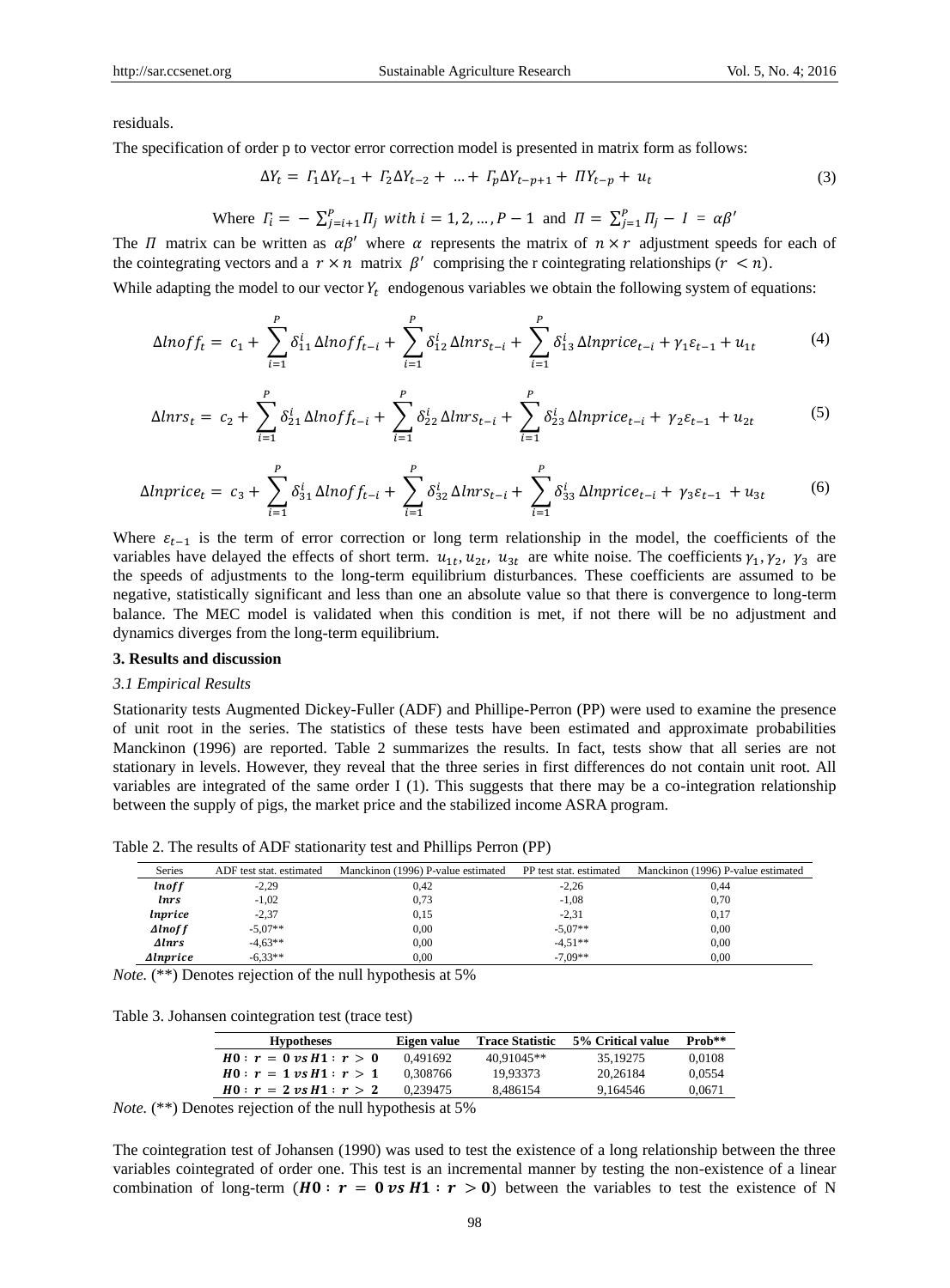relationship ( $H0: r = N - 1$  vs  $H1: r > N - 1$ ) of long term. N is the number of endogenous variables and in our case it is equal to three. The test results in Table 3 show that there is only one statistically significant long-term relationship to the five percent threshold between the supply of pork, stabilized income and the price of pork. The error correction model was estimated and the cointegrating vector parameters were obtained. The estimated long-term relationship is given by the following equation:

### $ln off_{t-1} = 6,802125**$ lnprice<sub>t-1</sub> – 6,334684<sup>\*\*</sup>lnrs<sub>t-1</sub> + 13,88014

The coefficients of price and income are stabilized respectively positive and negative and statistically significant at the 5% level (t-stat -3.87821 and 3.54516 respectively). The pork supply in Quebec is determined in the long run simultaneously by the market price and the stabilized income. The elasticity term of the supply price of porks is 6.80% while the elasticity - long-term stable income in the supply of - 6.33%. That is, an increase of the price level of 1% leads to an increase in supply of 6.80% while a 1% increase in the stabilized income implies a reduction in supply of pigs to 6.33%. The effect of price on the long-term supply is more important than long-term stable income. Short-term relationships between the three variables are obtained through the estimation of the VEC model.

The validity of the VEC model is dependent on the significance and value of the return coefficient to the long-term equilibrium. This adjustment coefficient should be negative, a lower absolute value and must be statistically significant. One adjustment coefficients must verify the three conditions for the validity of VEC model. But also the vector of error terms must be white noise.

The results of the VEC model presented in Table 4 show that the long-term adjustment coefficient of the pig supply equation is negative, less than one in absolute value and statistically significant at the 5% threshold (Statistic of Student = -3.23199). Tables 6, 7 and 8 in the Annex present the Q-statistics of Ljung-Box test residue. The results show that residues of the three equations VEC model are white noise. All these criteria validate the results of our model VEC whose order of an optimal delay was obtained with the Akaike information criterion. The estimated equation of the pork supply is:

 $\Delta lnoff_t = -0.061216 \times \Delta lnoff_{t-1} - 0.475387^{**} \times \Delta lnprice_{t-1} + 0.809527^{**} \times \Delta lnrs_{t-1} - 0.072060^{**} \times$  $($ lnoff<sub>t-1</sub> – 6,802125<sup>\*</sup> lnprice<sub>t-1</sub> + 6,334684<sup>\*</sup> lnrs<sub>t-1</sub> – 13,88014) + **0,038768**\*\*\*

The equation of short term supply relates the growth rates of the price, the stabilized income and the supply. The estimated parameters of the price change and stabilized income are significant and of opposite sign. An increase of one percentage point of the variation of price levels on the market generally reduce the variation in supply of pigs from 0.47 percentage points in the next period while a one-point increase percentage of change in the stabilized income ASRA program causes a rise of 0.80 percentage point in short-term pork supply. These results contradict the results of the literature. Indeed, Mushtaq and Dawson (2003) ; Huh and Arshad (2010) and Mesike et al. (2010) found that the level of market prices had a positive effect on the level of production, and the supply was inelastic to the price change. Ozkan et al. (2011) found against by producers of wheat in Turkey do not take into account the market price in their production decision. According to these authors, the higher contemporary the price is, the higher more producers intend to increase production in the next period.

Our results show that the short term effect of stabilized income on pig farmer's production decisions is more important than the market price. This supports the theoretical criticisms made regarding this insurance program farm income stabilization. Indeed, in view of these results, we see that the level of prices on the market has consistently controversial effect as compared with the theoretical prediction of the relationship between the price level and market supply in the short term. The theory states that the level of production increases with the increase of a product own price on the market, and the product price drop leads to a reduction in its supply. In fact, as the effect of stabilized income on producer decisions outweighs the price, the effect of the latter is not really felt in the pork production system. We only observe the effect of stabilized income leading to a sustained increase in the offer even in times of low prices.

The anticipation mode of pork price in the market that guide production decision is different from that described by the King model, i.e. the naive anticipation. The principle of the Cobweb model is that (Butault, 2004):

«*Given a certain length of production cycles in agriculture, farmers make their decisions based on the anticipated price. A simplistic hypothesis, which is that the cobweb model is to consider that these expected prices are the prices observed in the previous period. Under such circumstances, the price of the current period will be the expected prices in early next production cycle and therefore determine the quantities available during the following period* »*.*

However, the results of our model suggest also that the basic assumption of the early formation of prices in the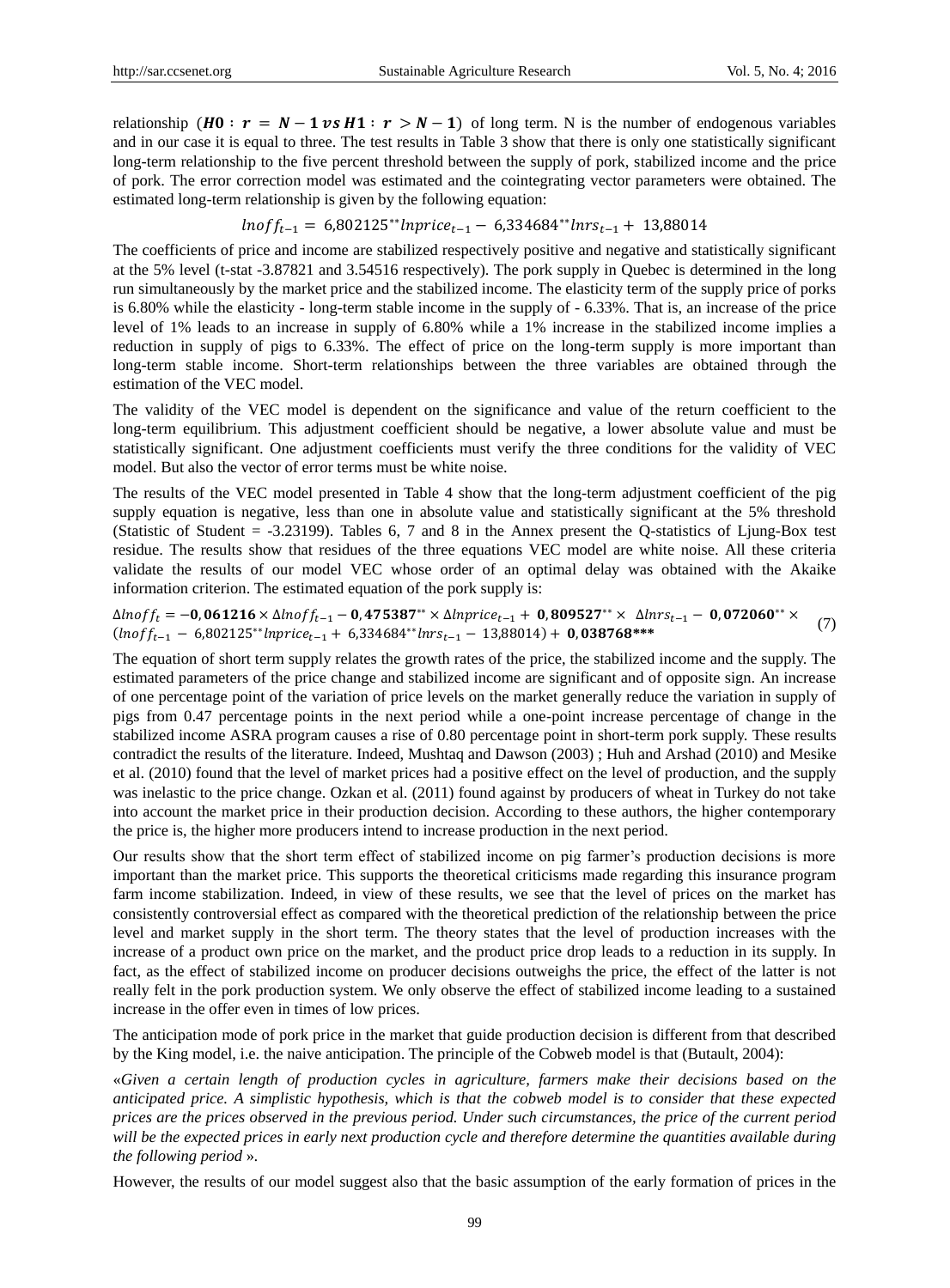pork industry in Quebec is more pronounced than the naive anticipation of the cobweb model. Indeed, the results show that to make production decisions, hog producers in Quebec assume that:

# *«If the level of the current price is higher than the price of the previous period then the price of the next period will drop compared to today's prices ».*

According to this assumption, we must act on the supply in order to mitigate the decrease in prices on the market in the next period. And pork producers decide to produce less current period to the next period to keep the price level or lessen its decline. However, the ASRA program ensures a minimum income per unit of production, and there is no production limit its effect outweighs the impact of the anticipation of prices on production decisions, which means that overall, the producers increase their production level thus creating market distortions. Indeed, the market offer does not follow market signals (prices) as illustrated by Figure 1. This confirms the predictions of Grenon (2007); the ASRA program is a handicap for research productivity, the efficiency and competitiveness of the pork industry.

Thus, we observe that the empirical model showed a strong consideration of market signals in production decisions and that the ASRA program generates all market distortions and consequently the increase in government compensation. This explains the permanence of the intervention program in the pork industry.

| <b>Error Correction</b>                | $\Delta$ lnoff <sub>t</sub> | $\Delta$ <i>lnprice</i> , | $\Delta l n r s_t$ |
|----------------------------------------|-----------------------------|---------------------------|--------------------|
|                                        | $-0.072060**$               | 0,121216                  | 0,025619           |
| CointEq1                               | (0,02230)                   | (0,02904)                 | (0,01460)          |
|                                        | $[-3,23199]$                | [4,17409]                 | [1,75513]          |
|                                        | $-0.061216$                 | 0,233149                  | 0,074067           |
| $\Delta$ lnoff <sub>t-1</sub>          | (0,161215)                  | (0,21429)                 | (0,10771)          |
|                                        | $[-0,37208]$                | [1,08802]                 | [0,68766]          |
|                                        | $-0.475387**$               | -0,229859                 | 0,111082           |
| $\Delta$ <i>Inprice</i> <sub>t-1</sub> | (0,15274)                   | (0,19894)                 | (0.09999)          |
|                                        | $[-3, 11242]$               | [1, 15542]                | [1, 11090]         |
|                                        | 0,809527**                  | $-0,122565$               | $-0.037446$        |
| $\Delta l n r s_{t-1}$                 | (0,36282)                   | (0,47257)                 | (0, 23753)         |
|                                        | [2,23120]                   | $[-0, 25936]$             | $[-0.61837]$       |
|                                        | $0.038768***$               | 0,002475                  | $-0.009107$        |
| C                                      | (0,02250)                   | (0,02930)                 | (0,01473)          |
|                                        | [1,72322]                   | [0.08445]                 | [0,61837]          |
| R-spuared                              | 0,330619                    | 0,428529                  | 0,122561           |
| Adj.R-squared                          | 0,231451                    | 0,343867                  | 0,00743            |
| F-statistic                            | 3,333937                    | 5,061632                  | 0,942841           |
| Log likelihood                         | 26,69915                    | 18,24248                  | 40,25519           |
| Akaike AIC                             | 1,356197                    | 0,827655                  | 2,20345            |
| Schwarz SC                             | 1,127176                    | 0,598634                  | 1,974428           |

Table 4. Empirical model results in Error Correction MEC

*Note.* (\*\*\*) Significant at 1%, (\*\*) significant at the 5% and (\*) significant at 10%; (...) is the standard deviation, and [...] is the Student statistic (t-student)

The existence of this guarantee of stable income is an incentive to increase supply in the pork market. Whatever the structure of the market and price volatility is, production still increase sustainably as ASRA remains implemented. Therefore, the increase in output involves additional investments. The average annual growth rate of production is higher than 5%, probably without this program, the rate would be lower. ASRA is offline production decisions on market signals.

ASRA is a program that benefits producers and a serious threat to the effectiveness of this industry. The ASRA operating system can be considered an export subsidy system since the pork market is open. And with the agreements of the Uruguay Round that recommend the removal of subsidy programs for agricultural exports, the industry faces real difficulties to recover after the suppression of the ASRA. The producers do not take into account the risks in their investment decisions because of ASRA program.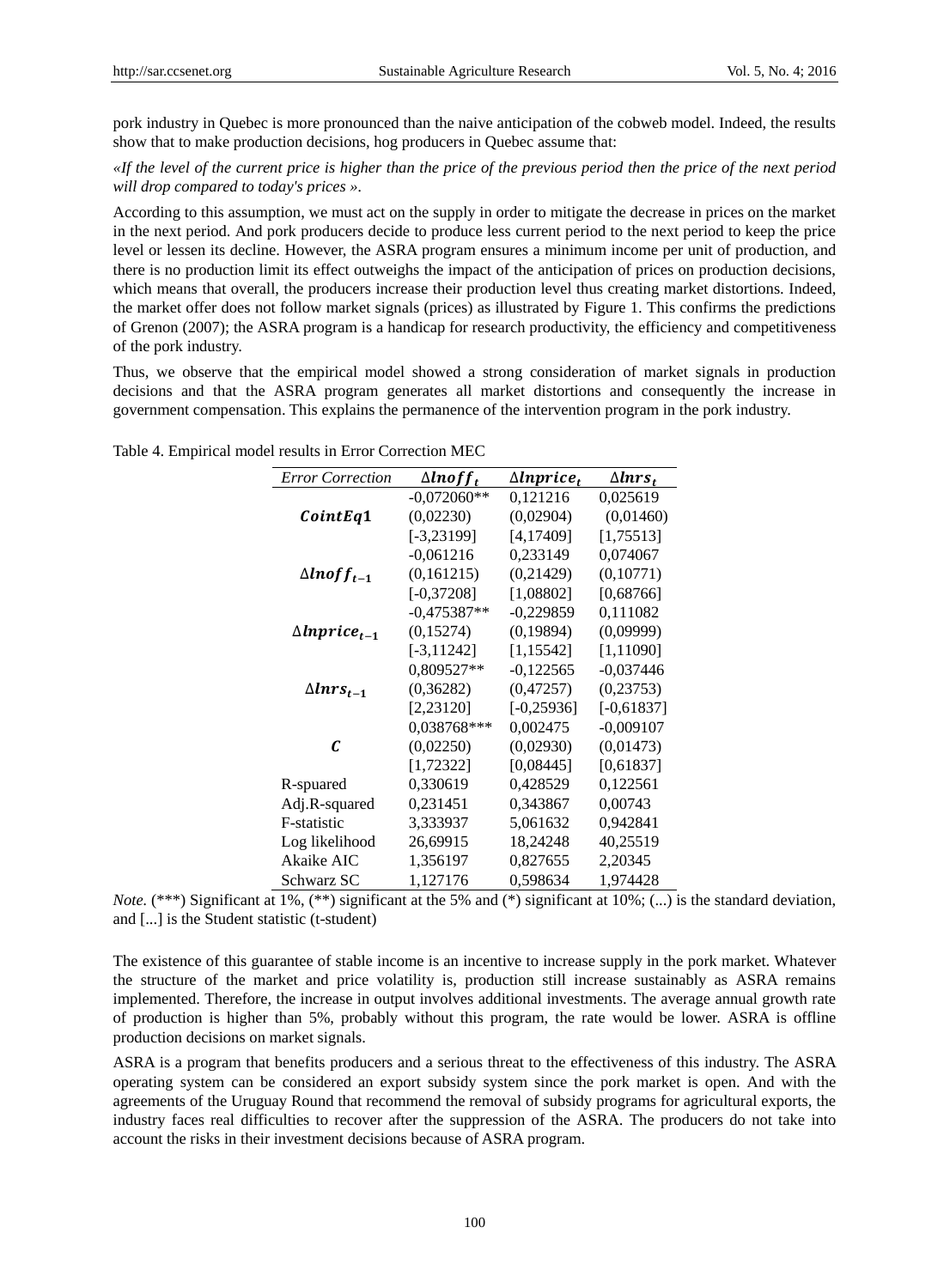### *3.2 Index of Market's Risks Internalization in the ASRA Program*

In order to lead farmers to reduce the effect of the ASRA in production decisions and allow the market price to partially fulfill its role, we propose an index taking into account market signals in the ASRA program. It is a weighted index of integrating market signals in the compensation of producers in order to lead indirectly to take partially or fully the market conditions in their production decisions. The index formula is given by:

### **For a partial taking of the risk level of the market (Partial indicator)**

$$
I_{AB}^t = \left\{ \begin{bmatrix} E_t & \text{if } E_t \leq \overline{E} \\ 1 - \text{Max} \left\{ \left( \frac{E_t - \overline{E}}{\overline{E}} \right), \quad \left( \frac{O_t - \overline{O}}{\overline{O}} \right) \right\} \end{bmatrix} E_t \quad \text{if } E_t > \overline{E} \text{ and } O_t > \overline{O} \end{bmatrix} \right\}
$$
\n
$$
(8)
$$

**For total market signals outlet leading to the efficiency of the industry (Total Indicator)**

$$
I_{AB}^t = \left\{ \left[ \left( 1 - \left( \frac{E_t - \bar{E}}{\bar{E}} \right) \right) \left( 1 - \left( \frac{O_t - \bar{O}}{\bar{O}} \right) \right) \right] E_t \text{ if } E_t > \bar{E} \text{ and } O_t > \bar{O} \right\} \tag{9}
$$

With  $E_t = RS_t - P_t$  where  $RS_t$  stabilized income and  $P_t$  the pork prices in the current market,  $\overline{E}$  and  $\overline{O}$ are respectively the reference compensation and the reference offer set at priori.  $O_t$  and  $E_t$  represent respectively the offer on the market and the difference between the stabilized income of the current period and the current price of pork. This is the compensation per unit of pork provided by the ASRA program. To take into account market signals in production decisions, we propose the index  $I_{AB}^t$  which becomes the index of compensation per unit of product provided by ASRA. This index is a function of the current price and the quantity supplied of pork on the market. The lower the market price the lower the compensation received by producers per unit of output. Indeed, this indexing the compensation of producers that clearing down in periods of low prices - increased difference between the stabilized income and the market price - if this drop is induced by an increase in supply in the market. Producers must therefore manage their level of production so that they can maintain high market price. This index forces farmers to integrate market characteristics into their production decisions. Consequently, the impact of the program will be reduced and therefore the adoption of this indexing improves the efficiency of the Quebec pork industry. It will also lessen the investments generated by the ASRA program. Pork producers in Quebec have allocated on average 91% of the pork slaughter market in Quebec, and about 9% on average of the market is supplied by the rest of Canada over the period 2001-2007 (Asselin, Blouin, Dufour & Fournier, 2010).



An example of market conditions where  $E_{t-1}$  represents  $\overline{E}$ 

Figure 2. Illustration of the conditions of producer's compensations according to  $I_{AB}^{t}$  index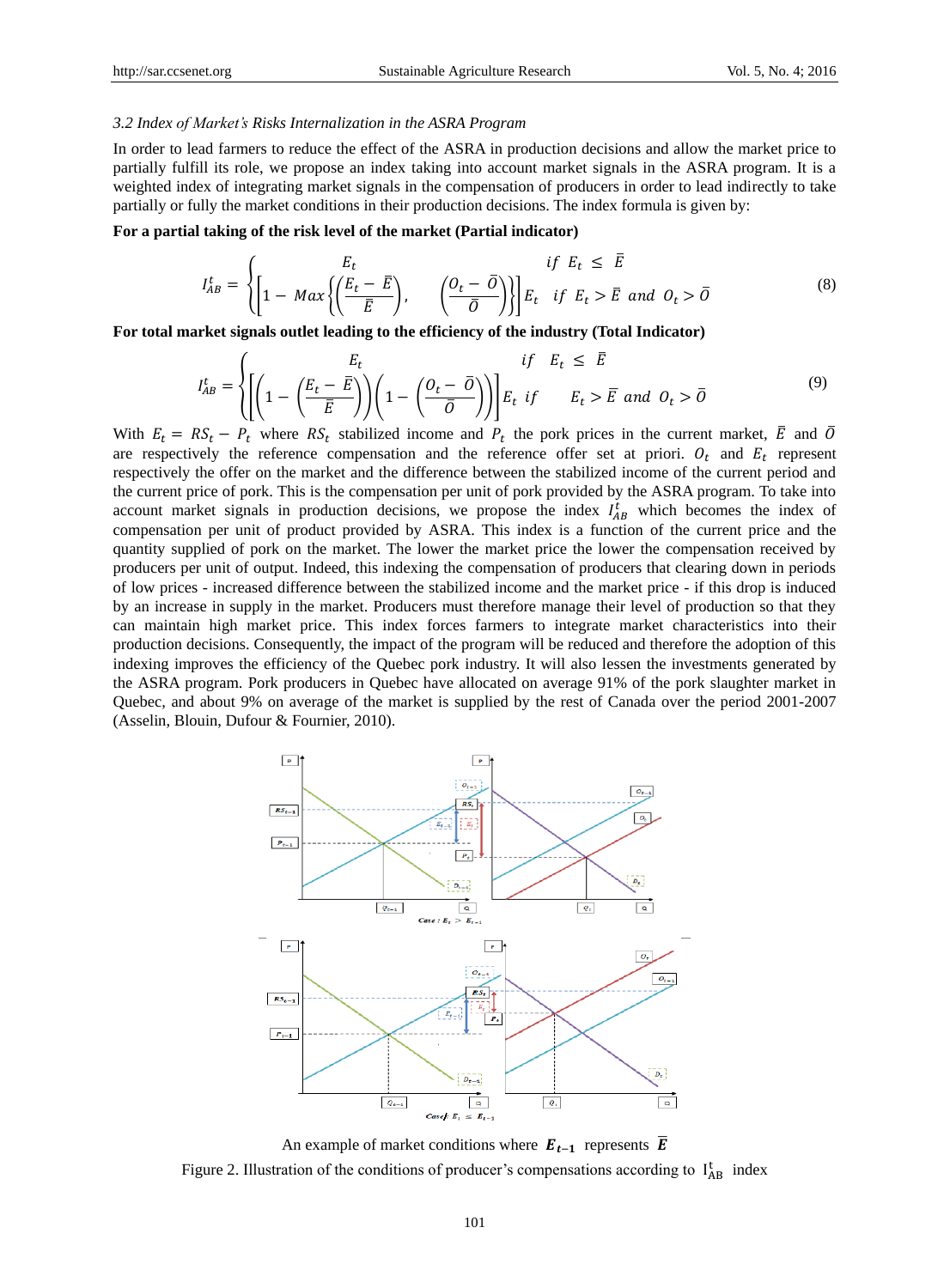### *3.3 Simulation of the Index for Some Compensation Reference Values and Quantity Offered*

| Variables                                    | Minimum Mean |       | Median                  | 3rd quartile Maximum |         |  |
|----------------------------------------------|--------------|-------|-------------------------|----------------------|---------|--|
| Pork supply (unit pork)                      | 1489892      |       | 5309416 5455270 6815453 |                      | 7921339 |  |
| ASRA compensation $(CA $) 0,00$              |              | 17.55 | 15.40                   | 28.33                | 61.95   |  |
| After eliminating years of zero compensation |              |       |                         |                      |         |  |
| Pork supply (unit pork)                      | 1489892      |       | 5317101 5084853 7068720 |                      | 7921339 |  |
| ASRA compensation $(CA \$                    | 3.28         | 22.94 | 21.46                   | 29.87                | 61.95   |  |

Figure 4 and Figure 5 show simulations of the internalization of market signals indicators in the Farm Income Stabilization Insurance program. The average compensation ASRA and third quartile ( $\overline{E} = 22.94$  and  $\bar{E} = 29.87$ ) were used to calculate our indicator to offer a level of pig supply equal to the median after eliminating good years (where compensation is zero) price ( $\overline{O}$  = 5084853 pig units). Figure 3 shows the simulation of the indicator of the partial integration of market signals to the fixed reference values (Indicateur1 sim1 for  $\bar{E} = 22, 94$ , Indicateur\_sim2 for  $\bar{E} = 29,87$ ) and Figure 4 Simulation the indicator of the total catch to market signals by the ASRA program for the same values. We highlight that these indicators depend on reference values. If the level of actual compensation program is greater than the fixed reference level and the level of pig supply has also increased in the same period while compensation per unit of pork will be determined by applying one of these indicators at the discretion of policymaker. The effectiveness of these indicators to regulate this market is based on the benchmarks chosen by the public decision maker.

The adoption of these indicators in the program will stabilize the level of production and make it more efficient production system as the best strategy for producers in this situation is to integrate market conditions in their production decision. This taking into account of market risk will reduce the investment induced by the existence of the ASRA program and therefore gradually reduce the indebtedness of farmers. For periods of crisis, when the compensation level is greater than or equal to twice the reference level (as the period in 2009 in Figures 3 and 4, the proposed compensation is the baseline.



Figure 3. Simulation of the partial  $I_{AB}^t$  indicator for  $\bar{E} = 22,94$  and  $\bar{E} = 29,87$  and  $\bar{O} = 5084853$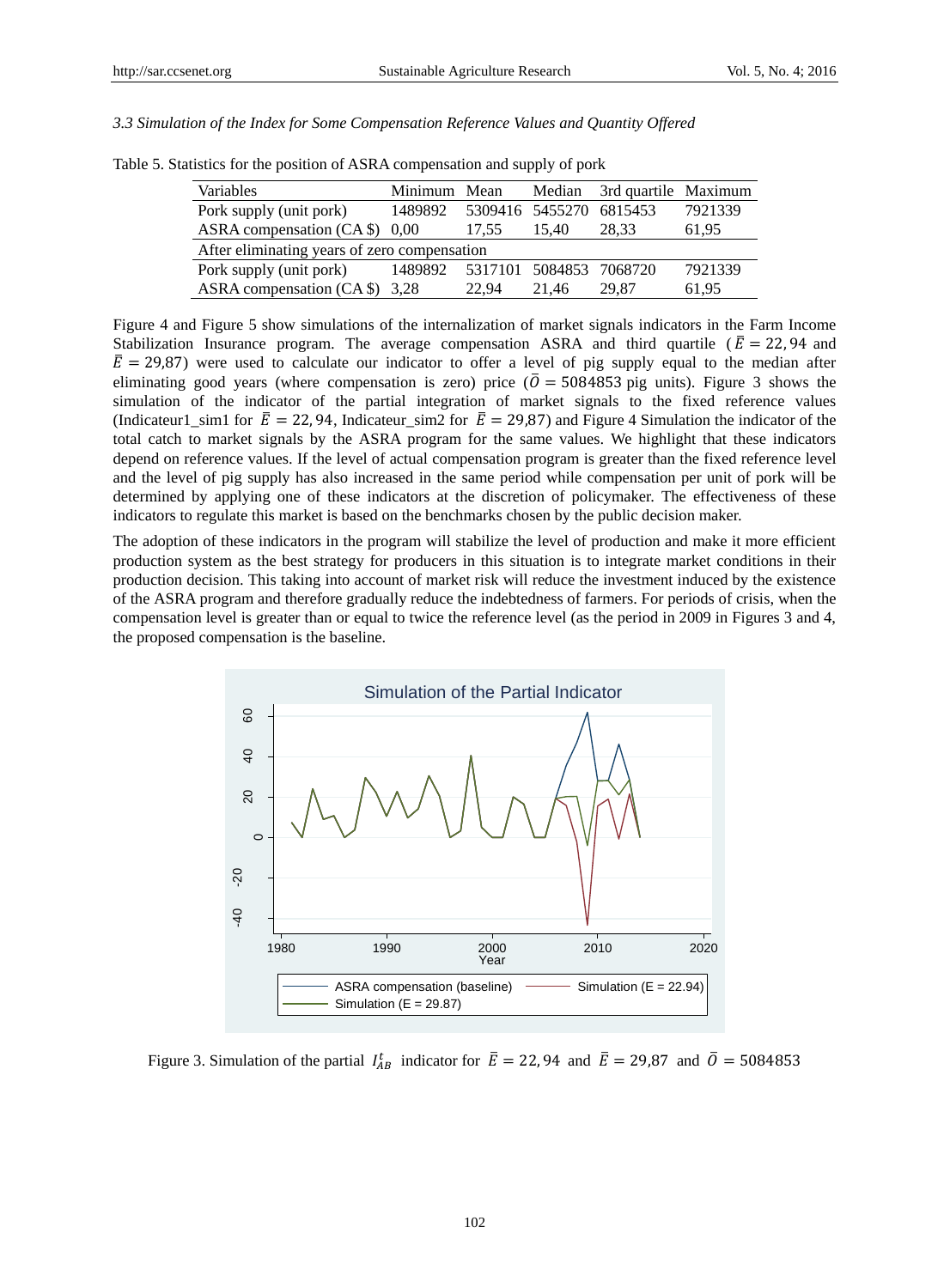

Figure 4. Simulation of the total  $I_{AB}^t$  indicator for  $\bar{E} = 22,94$  and  $\bar{E} = 29,87$  and  $\bar{O} = 5084853$ 

#### **4. Conclusion**

The Farm Income Stabilization Insurance program covers several sectors of agricultural production in Quebec, especially the pork sector. This agricultural policy is subject to several criticisms in the literature, the most virulent are: ASRA mask market signals, ASRA forget risk management and increased the indebtedness of farmers. This study aimed to empirically examine the validity of these criticisms.

Statistical methods, unit root tests, Johansen cointegration test and error correction model (VEC) were used to analyze the relationship between the dynamics of the supply of pork, pork prices and insurance program of agricultural income (ASRA). The latter is represented by the dynamics of the stabilized income. The data cover the period of 1982-2014.

The amount of covered pork ASRA is strongly correlated with the dynamics of stable income, and an annual average growth rate of over five percent. Testing of Augmented Dickey Fuller and Phillipe-Perron showed that all series have a unit root level and all are stationary after the first difference. The co-integration Johansen test determined a single cointegration relationship between the supply of pork, pork prices and the stabilized income.

The results show that producers take into account market signals in their production decision. In the short term, the effect of the market price on pig production decisions is lower than the Farm Income Stabilization Insurance Program (ASRA). This program is driving the sustained increase in hog production regardless of market conditions. However, unlike the dynamics of the short term, the results show that market signals predominate in long-term production decisions. The price has a statistically significant positive effect on the level of production, while revenue stabilized has a negative and statistically significant effect. This is caused by a learning effect and an accumulation of debts. Indeed, the producers are aware of the destructive effects of the program on the efficiency of the industry. They then seek to adjust to market conditions. This shows that in the long term, regardless of the level of stable income, that income will not affect production decisions because they are anchored on market conditions. That is the level of the market price determines the level of production.

To lessen the anchoring of the production decisions on short-term to ASRA program, we proposed an index of internalization of market conditions in this program. This  $I_{AB}^t$  noted compensation index that is equal to income stabilized weighted by market signals. This definition will force farmers to adjust their production according to market conditions, since this indicator, an unconditional increase in the level of production will lead to a decline in compensation regardless of the level of production costs. It is the internalization of market risk in the program. Over the last ten years, subsidies to pig production for an average of \$ 96 million (Grenon, 2007). The proposed index will improves the efficiency of the pork industry and reduce government bills in compensation for producers.

It can be applied to other agricultural production sectors covered by the ASRA program, particularly the areas of piglet and cereals where the program intervention is almost regular. The study is detailed in determining the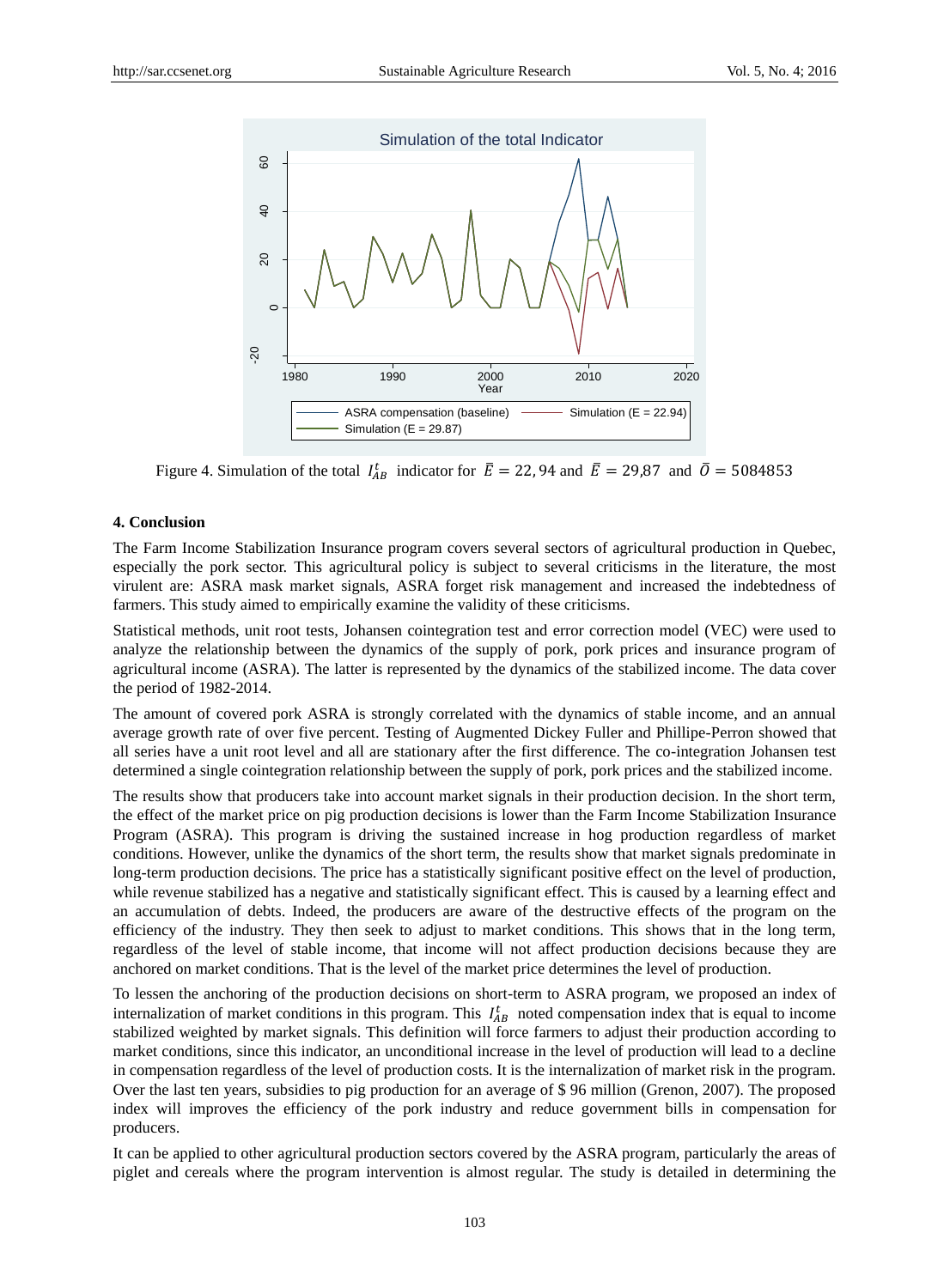optimum threshold level of compensation at which the government must intervene with *had hoc* programs. The short time period covered by our data (1982-2014) remains a limit to our study. However our results are consistent and robust

### **Acknowledgments**

The authors express special gratitude to John Balanko Sumbo, Kwami Tchansi and Mazamasso Hodjo for copyediting. Special thanks to anonymous reviewers for helpful comments.

### **References**

- Asselin, R., Blouin, I., Dufour, S., & Fournier, S. (2010). Monographie de l'industrie porcine au Québec. MAPAQ, Bibliothèques et archives nationales du Québec.
- Butault, J. P. (2004). *Les soutiens à l'agriculture: Théorie, Histoire, Mesure*. INRA, Paris 2004.
- FADQ (2011a). Rapport Annuel 2010/2011, Bibliothèque et Archives nationales du Québec, ISBN 978-2 550-62121-8.

Retrieved from http://www.fadq.qc.ca/fileadmin/fr/rapports-annuels/rapport-annuel-2010-2011.pdf

- FADQ (2011b). Etat Financier 2010/2011. *Etats financiers consolidés de l'exercice clos le 31 mars 2011.*  Retrieved from http://www.fadq.qc.ca/fileadmin/fr/rapports-annuels/etats-financiers-2010-2011.pdf
- FADQ (2011c). La gestion du fonds d'Assurance-Stabilisation des revenus agricoles: pour mieux comprendre son fonctionnement. *Nouvelles, 1*(8). Retrieved from http://www.fadq.qc.ca/
- FADQ (2015). Programme d'assurance stabilisation des revenus agricoles. Retrieved from http://www.fadq.qc.ca/fileadmin/fr/assurance-stabilisation/resume-porcs-2015.pdf
- Gouin, D.-M., Lamarche, V., & Mercier, M. (2007). Elaboration d'une typologie des agricultures du Québec goupe AGECO.

Retrieved from http://www.caaaq.gouv.qc.ca/userfiles/File/Mandats%20etude/Ageco-final.pdf

- Grenon, E., (2007). Le programme d'Assurance Stabilisation et la crise de l'industrie porcine. Institut économique de Montréal. Retrieved from http://www.iedm.org/files/mars07\_fr.pdf
- Huq, A. S. M. A., and Arshad, F. A., (2010). Supply Response of Potato in Bangladesh: A Vector Error Correction Approach. *Journal of Applied Sciences, 10*(11), 895-902. http://dx.doi.org/10.3923/jas.2010.895.902
- Mesike, C. S., Okoh, R. N., & Inoni, O. N. (2010). Supply Response of Rubber Farmers in Nigeria: An Application of Vector Error Correction Model. *Agricultural Journal, 5*(3). 146-50. http://dx.doi.org/10.3923/aj.2010.146.150
- Monsengo, P. (2009). Analyse Descriptive Du Soutien Offert Par Le Régime Québécois D'assurance-Stabilisation Des Revenus Agricoles. Université Laval. Retrieved from www.theses.ulaval.ca/2009/26809/26809.pdf
- Mushtaq, K., & Dawson P. J., (2003). Yield Response in Pakistan Agriculture: A Cointegration Approach. In *Proceedings of the 25th International Conference of Agricultural Economists (IAAE)*, 1215–21. Retrieved from http://ageconsearch.umn.edu/bitstream/25931/1/cp03mu04.pdf
- Ozkan, B., Ceylan, R. F., & Kizilay, H., (2011). Supply Response for Wheat in Turkey: A Vector Error Correction Approach. *New Medit, 3*, 34-38. Retrieved from http://www.iamb.it/share/img\_new\_medit\_articoli/390\_34ozkan.pdf
- Pouliot, A. (2015). *Les impacts des modifications au programme d'assurance stabilization des revenus agricoles*, PowerPoint slides.

Retrieved from. http://www.craaq.qc.ca/UserFiles/file/Evenements/COLLPER10/Pouliot\_PPT.pdf

- Pronovost. J. (2008). Agriculture et Agroalimentaire : Assurer et Bâtir L'avenir. *Rapport de la Commission sur l'avenir de l'agriculture et de l'agroalimentaire québécois.* Retrieved from http://www.caaaq.gouv.qc.ca/userfiles/file/dossiers%2012%20fevrier/rapportfr\_haute.pdf
- Romain, R. (1994). La Sécurité Du Revenu via La Garantie Du Coût de Production : L'expérience Du Québec. *Canadian Journal of Agricultural Economics/Revue Canadienne D'agroeconomie, 42*(4), 433-44. http://dx.doi.org/10.1111/j.1744-7976.1994.tb00036.x
- Roux, N. (2013). La Volatilité Des Marchés Mondiaux Des Matières Premières Agricoles et L'évolution Des Prix à La Consommation de L'alimentation En France. *DGCCRF éco*. Retrieved from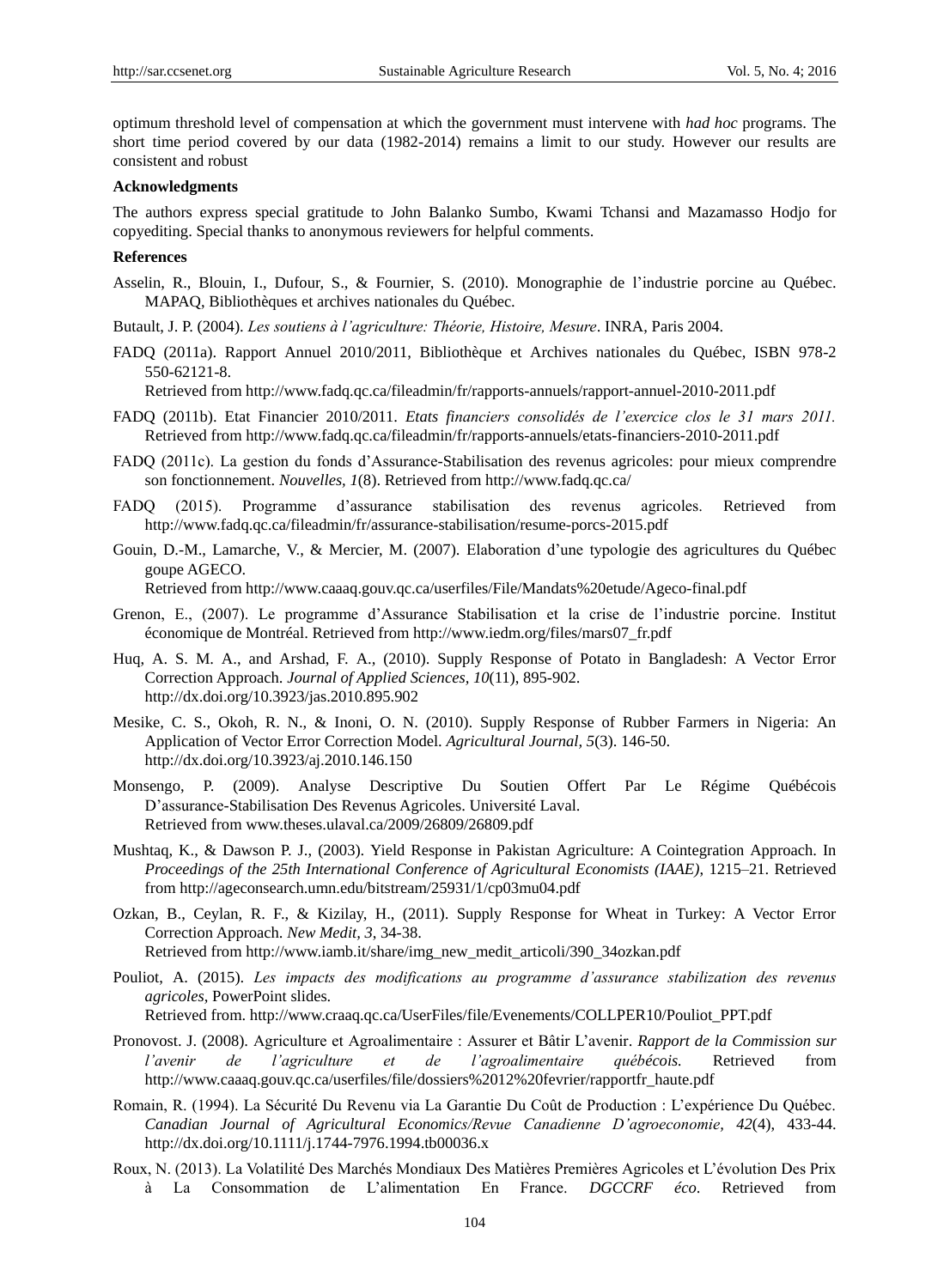http://www.economie.gouv.fr/files/directions\_services/dgccrf/documentation/dgccrf\_eco/dgccrf\_eco12.pdf

Saint-Pierre, M. R. (2009). Une Nouvelle Génération de Programmes de Soutien Financier à L'agriculture. Pour Répondre Aux Besoins Actuels et Soutenir L'entrepreneuriat. Ministère Du Conseil Exécutif, Gouvernement Du Québec. Retrieved from http://www.mapaq.gouv.qc.ca/fr/Publications/nouvellegeneration.pdf

## **Appendix**

Table 6. Ljung-Box test for the residue of the supply equation

| Date: 01/19/16 Time: 01:32<br>Sample: 1981 2014<br>Included observations: 32 |                            |                                                                                                                                                      |                                                                                                                                                                                   |                                                                                                                                          |                                                                                                                            |  |
|------------------------------------------------------------------------------|----------------------------|------------------------------------------------------------------------------------------------------------------------------------------------------|-----------------------------------------------------------------------------------------------------------------------------------------------------------------------------------|------------------------------------------------------------------------------------------------------------------------------------------|----------------------------------------------------------------------------------------------------------------------------|--|
| Autocorrelation                                                              | <b>Partial Correlation</b> | AC                                                                                                                                                   | <b>PAC</b>                                                                                                                                                                        | Q-Stat                                                                                                                                   | Prob                                                                                                                       |  |
| ٠<br>1                                                                       | 1<br>٠<br>٠                | з<br>$-0.128$<br>5<br>0.230<br>6<br>$-0.170$<br>0.083<br>я<br>0.047<br>я<br>10<br>0.062<br>0.130<br>11<br>12 -0.009<br>$-0.315$<br>13<br>0.099<br>14 | $-0.168 - 0.168$<br>$-0.147 - 0.181$<br>$0.038 - 0.023$<br>$-0.175 - 0.211$<br>$-0.224$<br>0.099<br>$-0.196$<br>0.031<br>$-0.055$<br>0.134<br>0.207<br>0.063<br>$-0.189$<br>0.025 | 0.9965<br>1.7844<br>1.8396<br>3.0331<br>3.6917<br>5.9056<br>7.1582<br>7.4688<br>7.5715<br>7.7619<br>8.6416<br>8.6464<br>14.333<br>14.927 | 0.318<br>0.410<br>0.606<br>0.552<br>0.595<br>0.434<br>0.413<br>0.487<br>0.578<br>0.652<br>0.655<br>0.733<br>0.351<br>0.383 |  |
|                                                                              |                            | $-0.027$<br>15<br>0.052<br>16                                                                                                                        | 0.006<br>0.077                                                                                                                                                                    | 14.973<br>15.160                                                                                                                         | 0.453<br>0.513                                                                                                             |  |

Source: author's calculation

Table 7. Ljung-Box test for the residue of the stabilized income equation

| Date: 01/19/16 Time: 01:35<br>Sample: 1981 2014<br>Included observations: 32 |                            |                                                                                                                                                       |                                                                                                                                                                                                                               |                                                                                                                                                              |                                                                                                                                              |  |  |
|------------------------------------------------------------------------------|----------------------------|-------------------------------------------------------------------------------------------------------------------------------------------------------|-------------------------------------------------------------------------------------------------------------------------------------------------------------------------------------------------------------------------------|--------------------------------------------------------------------------------------------------------------------------------------------------------------|----------------------------------------------------------------------------------------------------------------------------------------------|--|--|
| Autocorrelation                                                              | <b>Partial Correlation</b> | AC                                                                                                                                                    | <b>PAC</b>                                                                                                                                                                                                                    | Q-Stat                                                                                                                                                       | Prob                                                                                                                                         |  |  |
|                                                                              |                            | 0.029<br>$-0.361$<br>з<br>0.031<br>5<br>в<br>0.246<br>8<br>0.065<br>9<br>10<br>11<br>0.177<br>12<br>13<br>$-0.123 - 0.151$<br>14<br>15<br>16<br>0.175 | 0.029<br>$-0.362$<br>$-0.099 - 0.085$<br>$-0.050 -0.205$<br>$-0.044$<br>$-0.061 - 0.201$<br>$-0.024 - 0.073$<br>0.160<br>0.023<br>$-0.320 -0.233$<br>$-0.092 -0.043$<br>0.043<br>$0.028 - 0.083$<br>$-0.156 - 0.224$<br>0.042 | 0.0289<br>4.7600<br>5.1247<br>5.2216<br>5.2611<br>5.4192<br>5.4453<br>8.1993<br>8.4011<br>13.456<br>13.897<br>15.608<br>15.654<br>16,576<br>18.142<br>20,222 | 0.865<br>0.093<br>0.163<br>0.265<br>0.385<br>0.491<br>0.606<br>0.414<br>0.494<br>0.199<br>0.239<br>0.210<br>0.268<br>0.279<br>0.255<br>0.210 |  |  |

Source: author's calculation